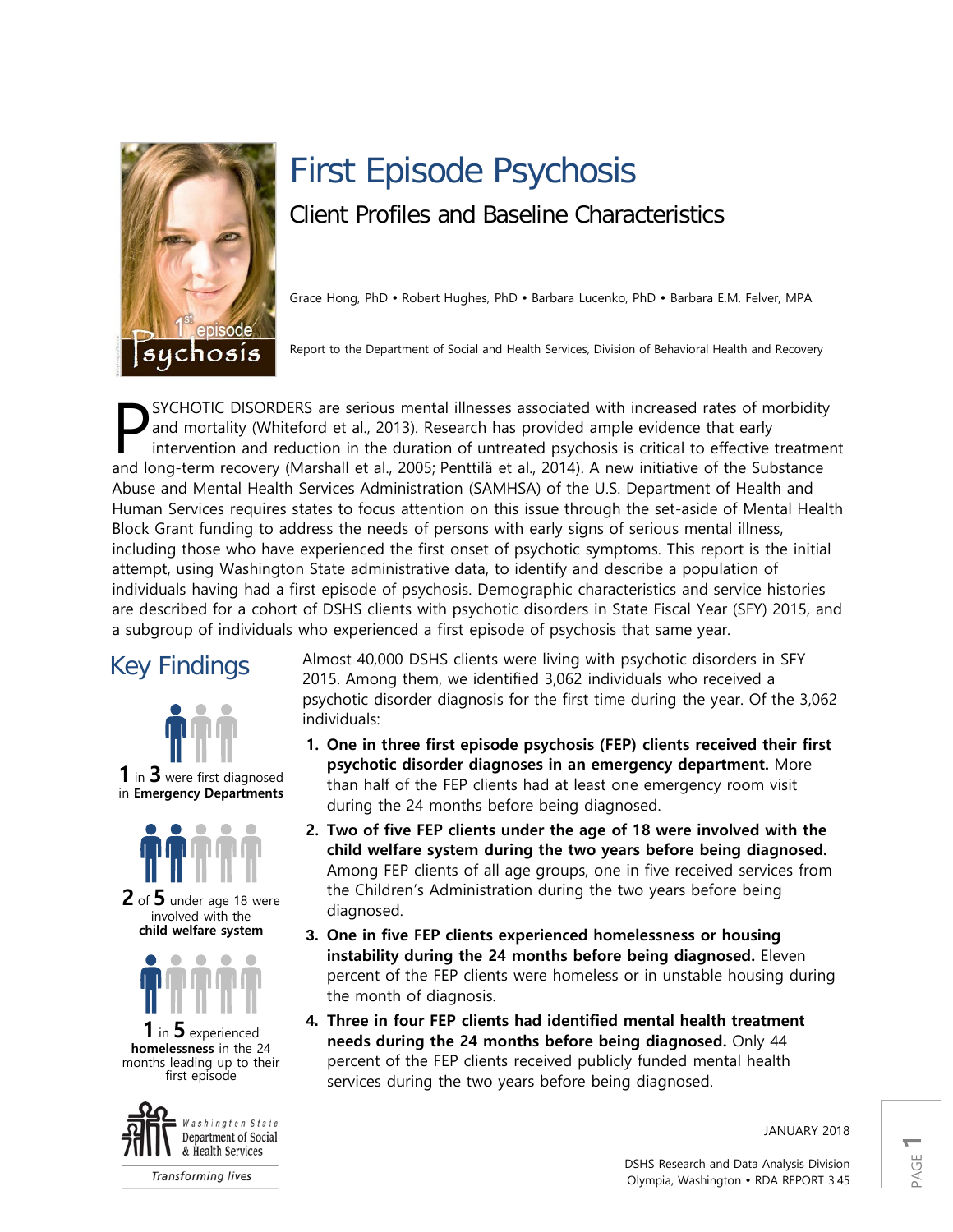# **Demographics**

We define the broad group of individuals with psychotic disorders as those who received at least one psychotic disorder diagnosis, as documented in state administrative data, during SFY 2015. A total of 39,334 clients met these criteria.<sup>[1](#page-1-0)</sup> We further reviewed the lifetime mental health history of these clients, and identified a subgroup of 3,062 individuals who received their first psychotic disorder diagnosis in SFY 2015.

To ensure sufficient health history for analyses, this subgroup only included clients who were enrolled in Medicaid in at least two of the three years prior to SFY [2](#page-1-1)015. $<sup>2</sup>$  In doing so, we excluded any clients</sup> who only enrolled in Medicaid following the implementation of the Affordable Care Act in 2014.

# **Demographics of Individuals with Psychotic Disorders**

The demographic characteristics of individuals with psychotic disorders in SFY 2015 are presented in Figure 2. These individuals were more likely to be male than female. Sixty-two percent of the individuals with psychotic disorders were non-Hispanic white, while 38 percent were members of minority groups. The percentage of minorities reflects the overall population served by DSHS (39 percent minority) and those receiving publicly funded mental health services in Washington State (38 percent minority). [3](#page-1-2) The largest minority groups were black (15 percent) and American Indian or Alaskan Native (11 percent).

About 3 percent of the clients identified with psychotic disorders were children and youth (aged 17 or younger), and 9 percent were young adults (aged between 18 and 24). The remaining four age groups each accounted for between 20 to 25 percent of those with psychotic disorders.

## FIGURE 2.

Demographics of Clients with Psychotic Disorders Clients with any psychotic disorders in SFY 2015, TOTAL = 39,334



<span id="page-1-0"></span>l <sup>1</sup> See Appendix for the definition of psychotic disorder used in this report. Clients must be under the age of 65 and not receiving Medicare or other third party health coverage to be included in the analysis. Psychiatric diagnoses only given in ambulance claims and not corroborated in any other settings were excluded from the analysis.

<span id="page-1-1"></span><sup>&</sup>lt;sup>2</sup> See technical notes at the end of this report for a more detailed definition of clients with first episode psychosis.

<span id="page-1-2"></span><sup>3</sup> DSHS client data for SFY 2015 [https://www.dshs.wa.gov/sesa/research-and-data-analysis/client-data.](https://www.dshs.wa.gov/sesa/research-and-data-analysis/client-data)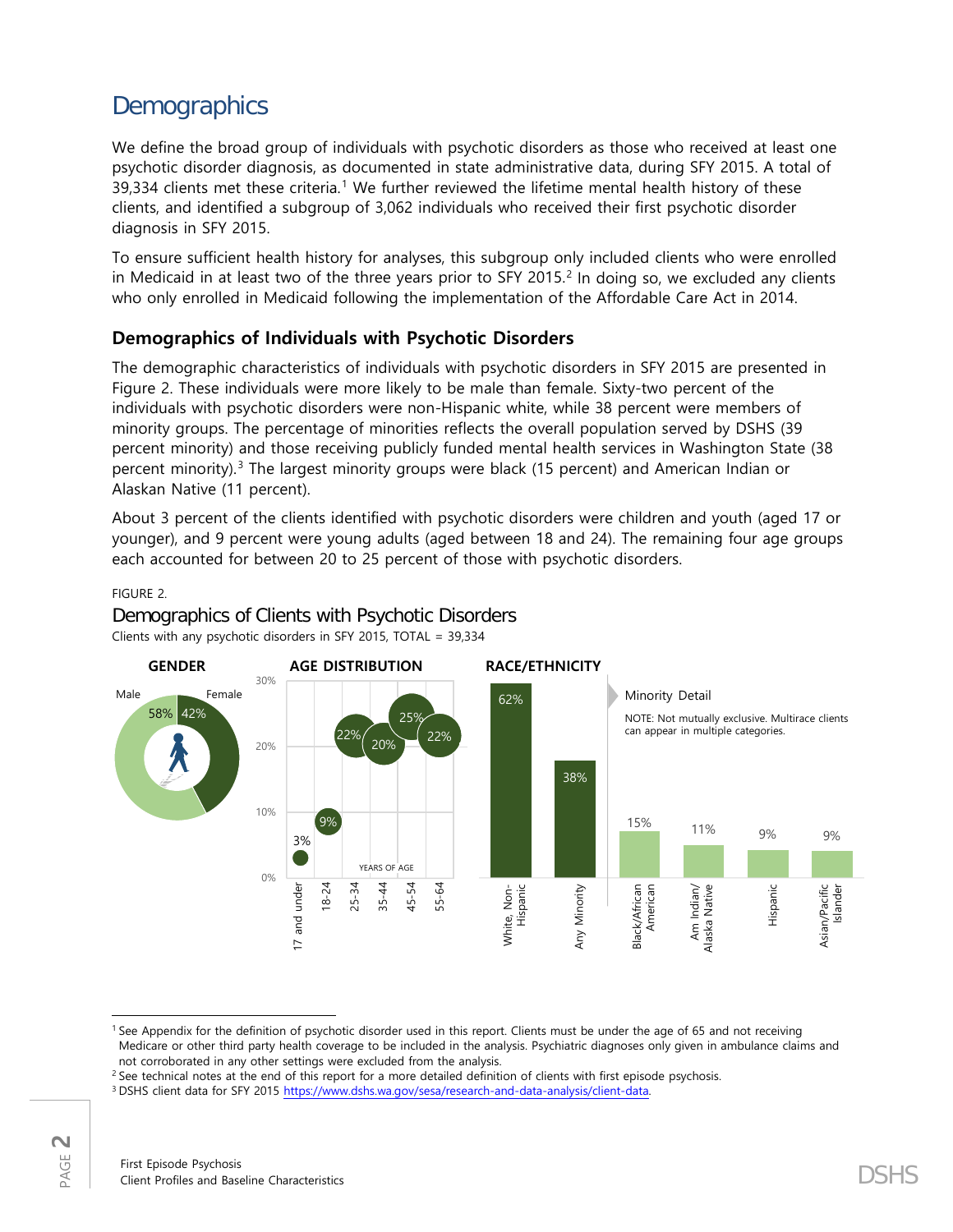# **Demographics of Individuals with First Episode Psychosis**

A total of 3,062 DSHS clients met the criteria of "first episode psychosis" in SFY 2015. As shown in Figure 3, this group of clients was comprised of individuals who were 58 percent non-Hispanic white and 42 percent minorities. Individuals of Hispanic origin accounted for 15 percent of the group. About 14 percent were Black, 12 percent were American Indian or Alaskan Native, and 7 percent were Asian or Pacific Islanders. There were more females than males in this group of clients, in part reflecting more continuous medical eligibility for females than males prior to Medicaid expansion in the State.

Figure 3 depicts the age at which FEP clients had their first episode of psychosis. As the chart indicates, the first episode of psychosis occurred across the age span, with the highest proportion occurring in adolescence, 14 to 19 years old. Other research findings have also indicated that the onset of psychosis most frequently occurs in late adolescence and early adulthood (Compton, 2010; Piccinelli & Homen 1997).

#### FIGURE 3.



Demographics of Clients at First Episode Psychosis Clients with first episode psychosis in SFY 2015, TOTAL = 3,062





PAGE **3**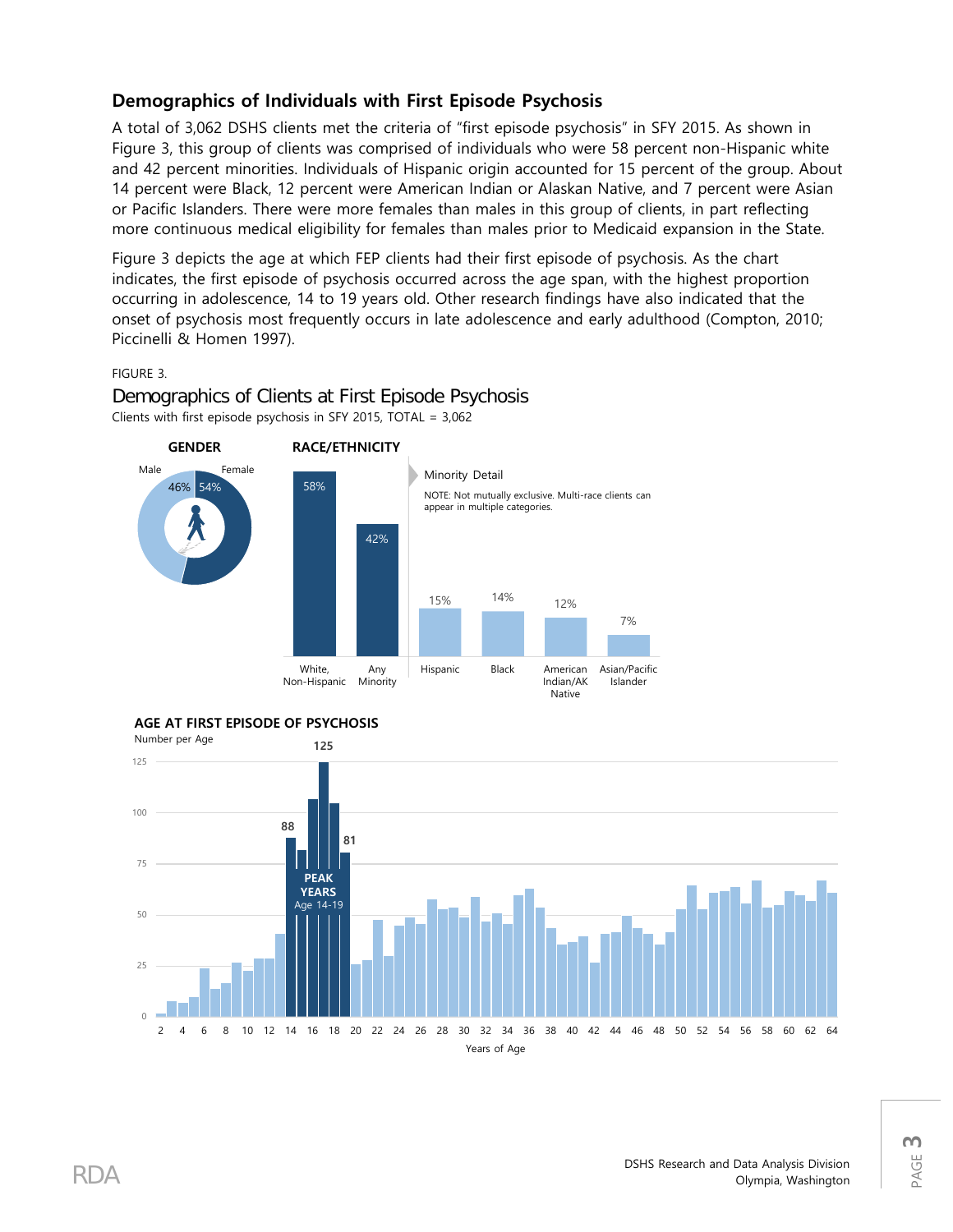# Types of Psychotic Disorders and Client Mental Health History

# **Diagnoses for Individuals with Psychotic Disorders**

We examined the diagnostic categories for individuals with psychotic disorders in SFY 2015. The most prevalent psychotic diagnosis was schizophrenia. More than 20,000 clients, or 53 percent of the group with psychotic disorders, were diagnosed with a schizophrenia disorder during SFY 2015. More than 40 percent of the clients were diagnosed with other nonorganic psychosis[4](#page-3-0). Almost 10,000 clients, or 24 percent of the group, had episodic mood disorders with psychotic behaviors (Figure 4).

## FIGURE 4.

# Types of Psychotic Disorder for Clients with Psychotic Disorders

Clients with any psychotic disorders in SFY 2015, TOTAL = 39,334 (Not mutually exclusive)



As Figure 5 shows, the prevalence of psychotic disorder diagnostic categories differs by age. The percentage of clients diagnosed with schizophrenic disorders increased with age, while "other nonorganic psychosis" diagnoses decreased with age. Mood disorders with psychotic behaviors were also less frequently diagnosed in older age groups, and were most prevalent among youth aged 17 and under.

## FIGURE 5.

## Types of Psychotic Disorder by Age Group

Clients with any psychotic disorders in SFY 2015, TOTAL = 39,334 (Not mutually exclusive)



<span id="page-3-0"></span><sup>4</sup> ICD-9 diagnosis codes for "other nonorganic psychoses" include psychotic conditions due to or provided by emotional stress, or environmental factors as major part of etiology. This category includes unspecified psychosis.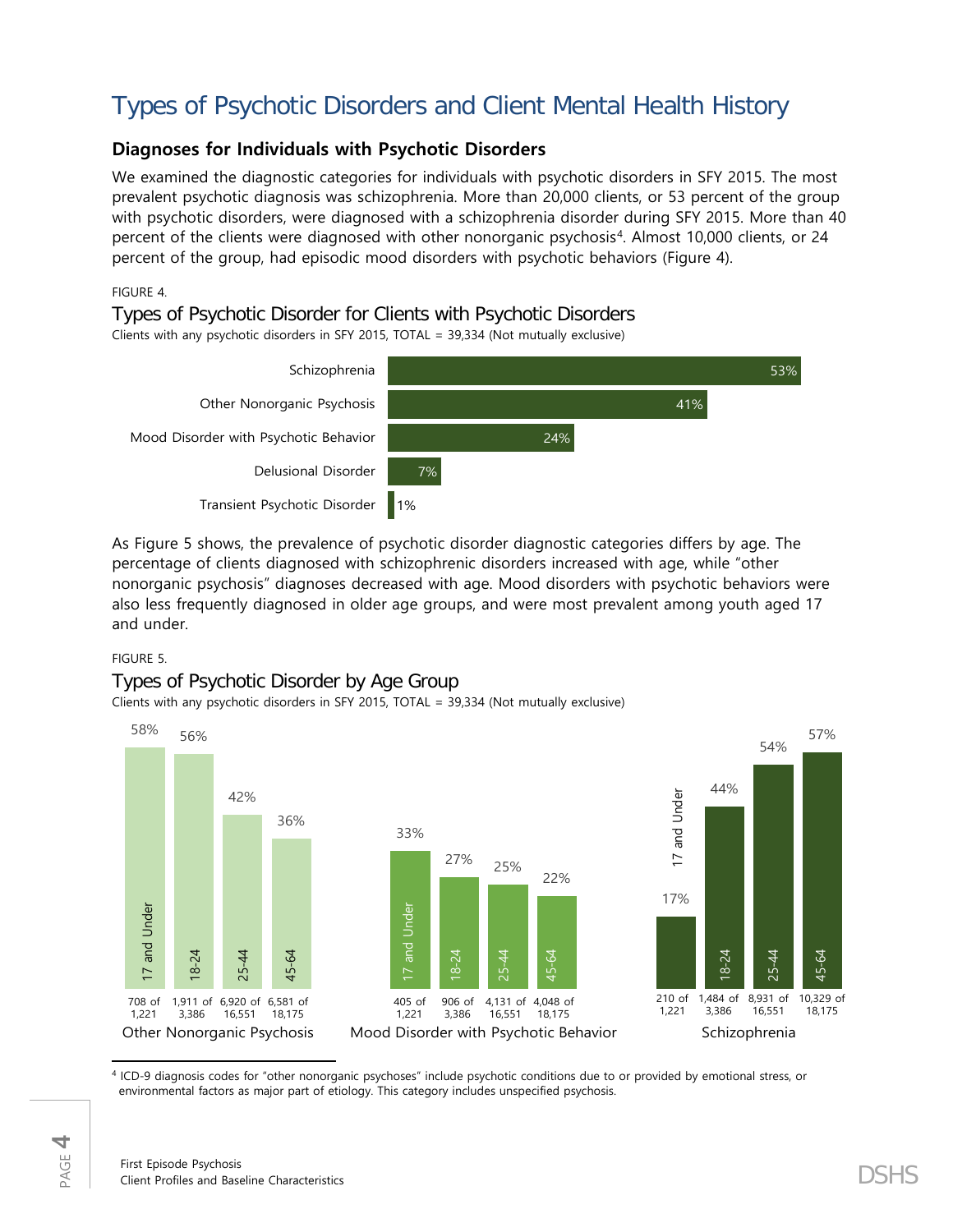# **Diagnoses at First Episode of Psychosis**

We examined the type of diagnosis that clients received at their first episode of psychosis. As shown in Figure 6, over half of the clients were diagnosed with "other nonorganic psychosis" in their first documented episode. About one in four clients in this group was diagnosed with a mood disorder with psychotic behavior, and about 15 percent were diagnosed with schizophrenia in the initial episode.

## FIGURE 6.

## Psychotic Disorder Diagnoses at First Episode Psychosis

Clients with first episode psychosis in SFY 2015, TOTAL = 3,062 (Not mutually exclusive)



We also examined the type of first psychotic diagnoses by age group. As shown in Figure 7, adults between age 25 and 44 were less likely to be diagnosed with other nonorganic psychosis than other age groups. Older adults between 45 and 64 were the least likely to be diagnosed with mood disorders with psychotic behaviors. Meanwhile, children and adolescents aged 17 or younger were the least likely to be diagnosed with schizophrenia.

## FIGURE 7.

# Diagnoses of First Episode Psychosis by Age Group

Clients with first episode psychosis in SFY 2015, TOTAL = 3,062 (Not mutually exclusive)





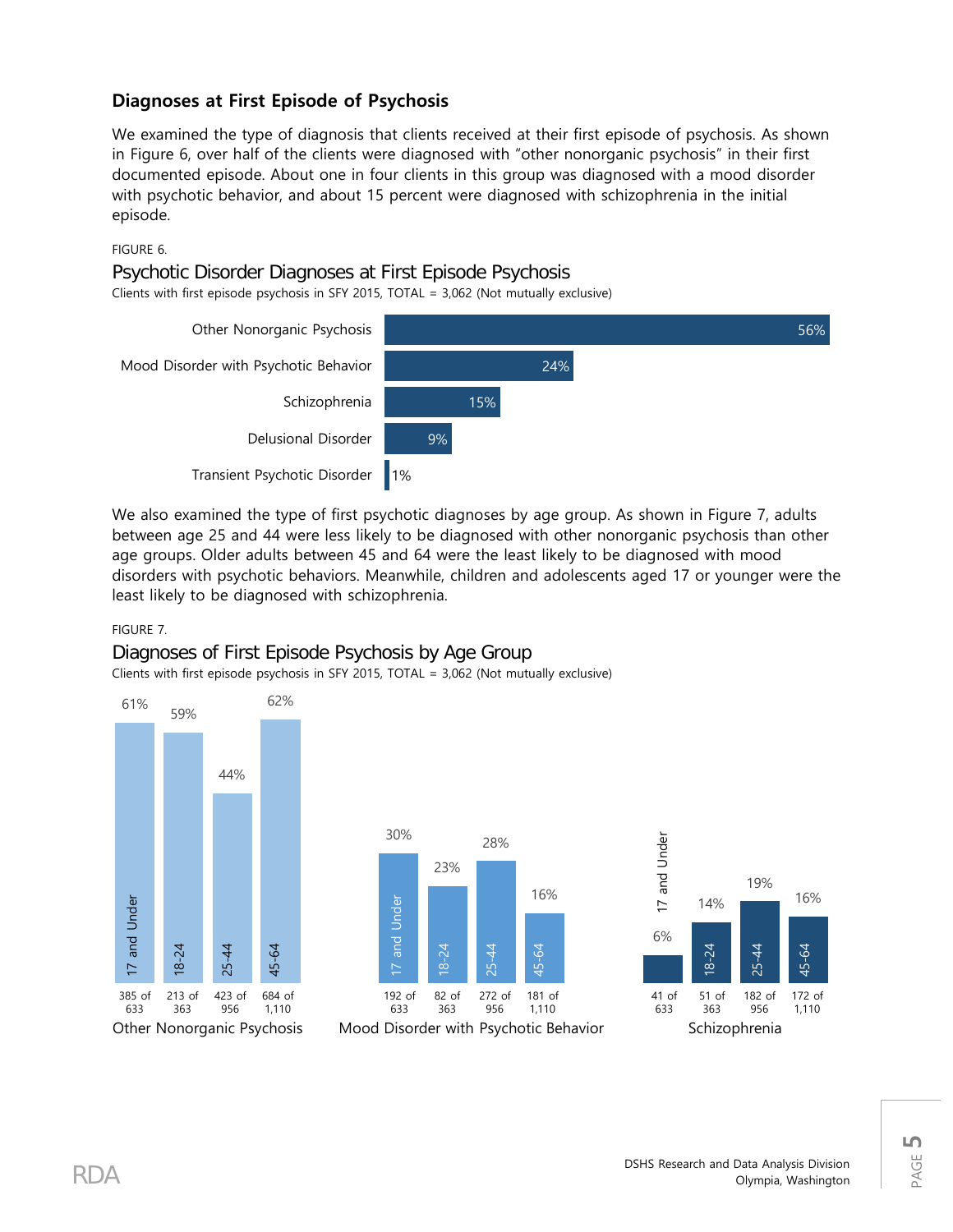# **Setting at First Psychotic Disorder Diagnosis**

Clients most frequently received their first psychotic disorder diagnosis in outpatient settings. Almost 40 percent of the FEP cohort was first diagnosed with psychotic disorders in an outpatient facility setting. Nearly one-third of the FEP clients were first diagnosed in a hospital emergency department setting. Additionally, a considerable number of clients (16 percent) were first diagnosed in an inpatient or residential treatment setting.

#### FIGURE 8.

## Setting at First Psychotic Disorder Diagnoses

Clients with first episode psychosis in SFY 2015, TOTAL = 3,062 (Not mutually exclusive)



# **Behavioral Health History Prior to First Episode of Psychosis**

The onset of psychotic disorders is often gradual. An individual typically experiences a prodromal period with changes in emotions and behaviors before eventually developing psychotic symptoms (Van Os and Delespaul, 2005). Many patients also have a prolonged period of untreated psychosis before eventually being diagnosed with psychotic disorders (Marshall et al., 2005). Understanding the mental health service history patterns of clients prior to the onset of psychosis is therefore important to identify strategies for early identification and intervention.

The vast majority of the 3,062 clients who received their first diagnoses of psychotic disorders in SFY 2015 had recorded behavioral health problems prior to the onset of psychosis. Specifically, 75 percent of individuals with first episode psychosis in SFY 2015 had mental health treatment needs indicated in the two years prior to their first recorded diagnosis of a psychotic disorder.

As shown in Figure 9, 48 percent of the clients had been diagnosed with depressive disorders and 16 percent had bipolar disorders in the two years prior, but with no psychotic features noted. Forty-two percent of the clients had anxiety disorders. Almost one-third of the clients had substance use diagnoses (26 percent drug use, 15 percent alcohol use, 32 percent either alcohol or drug use) recorded in the prior two years. Thirty-percent of the clients had nicotine use diagnoses. Other mental illnesses frequently experienced by this group of clients include sleep disorders (19 percent) and ADHD (10 percent). Among youth 17 and younger, ADHD (23 percent), conduct disorders (18 percent), and adjustment disorders (12 percent) were the most commonly diagnosed mental illness prior to the onset of psychosis.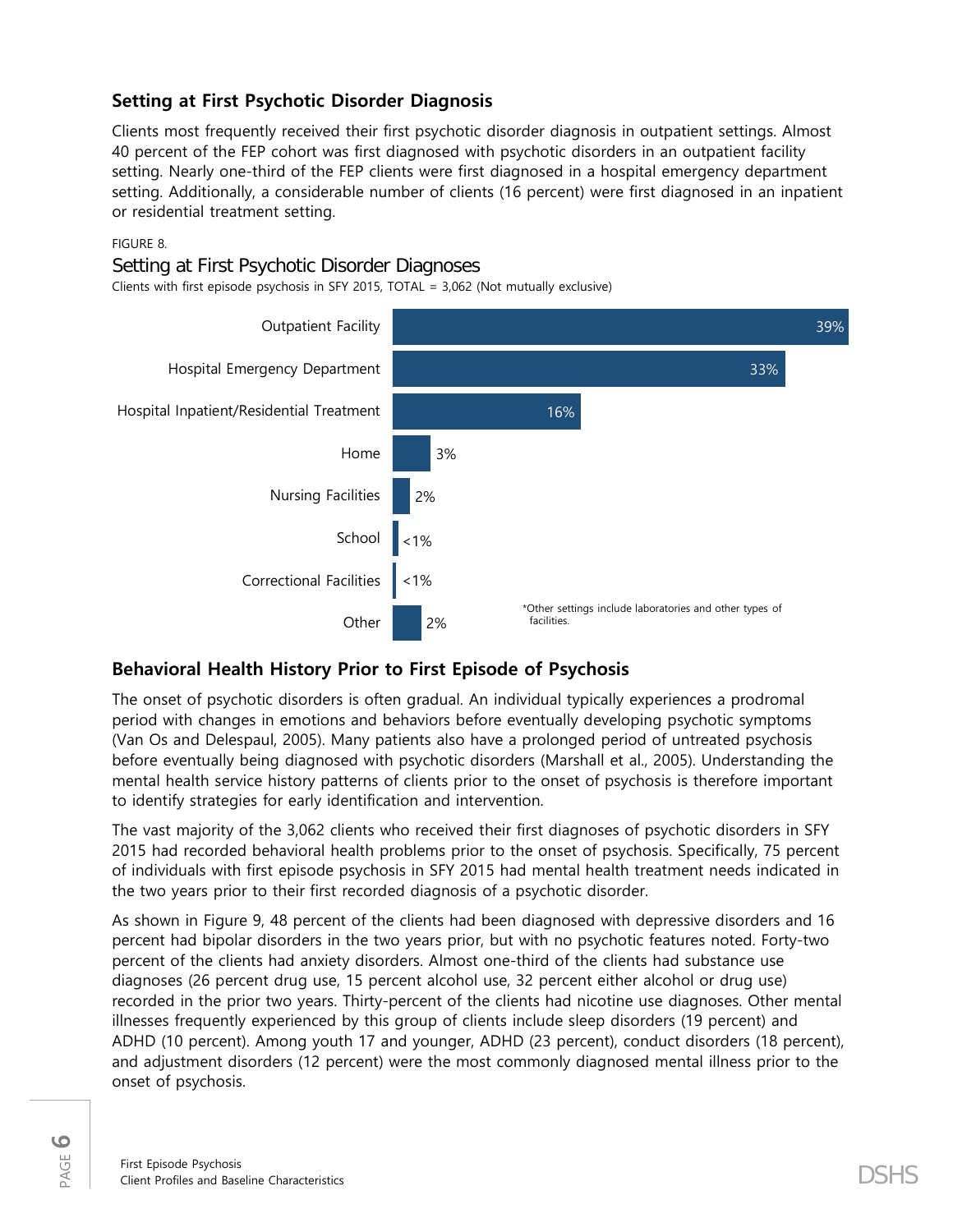## FIGURE 9.

# Behavioral Health History Prior to First Episode Psychosis

Clients with first episode psychosis in SFY 2015, based on diagnoses in the two years prior to the first episode, TOTAL = 3,062 (Not mutually exclusive)



# **Behavioral Health Service Utilization Prior to First Episode Psychosis**

Almost half of the clients with first episode psychosis received publicly funded mental health services in the two-year period prior to the onset of psychosis. Thirty-nine percent received Division of Behavioral Health and Recovery (DBHR)-funded outpatient services, and 14 percent received mental health services administered through the Health Care Authority. About four percent received DBHRfunded mental health treatment in inpatient settings, and less than one percent received behavioral rehabilitation services administered through the Children's Administration (Figure 10).

Fifteen percent of the clients received publicly funded substance use disorder (SUD) services. Nine percent received treatment in outpatient settings, and four percent received treatment in inpatient settings. A substantial number of clients (13 percent) also received SUD assessment, case management, or other services.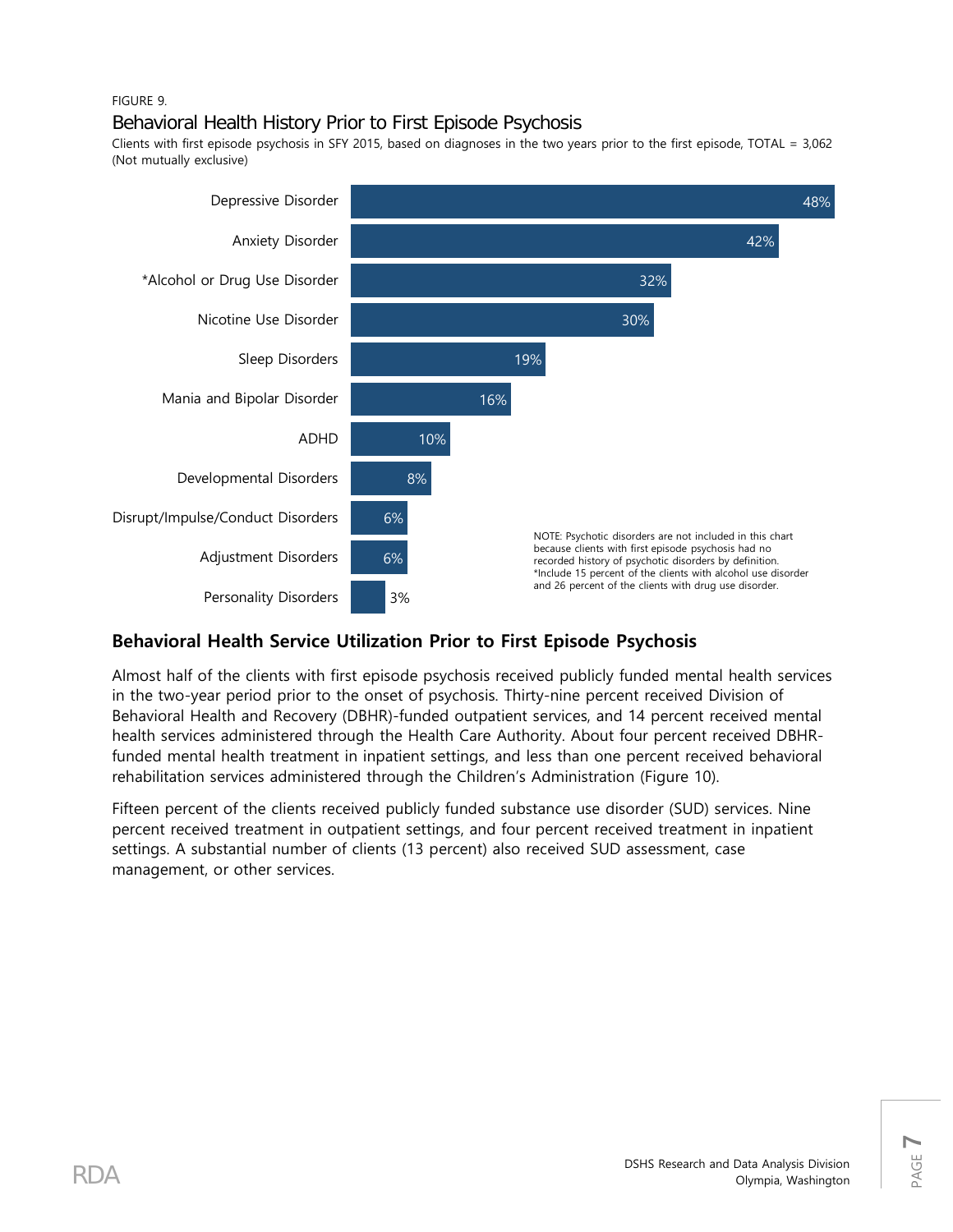#### FIGURE 10.

# Behavioral Health Service Utilization Prior to First Episode Psychosis

Clients with first episode psychosis in SFY 2015, TOTAL = 3,062 services received in the 2 years prior to first episode psychosis (Not mutually exclusive).



# Risk Factors and Social Service Use

We examined the risk factors and social service use of individuals with psychotic disorders. The majority of individuals living with psychotic disorders received various social services from state agencies in addition to behavioral health services. The proportions of individuals who received social services, experienced homelessness, had criminal justice involvement, or attempted suicide and had self-inflicted injuries in SFY 2015 can be found in Table 1.

TABLE 1.

## Client Services and Experiences in SFY 2015

|                                                 | <b>Clients with Psychotic</b><br><b>Disorders</b><br>$TOTAL = 39,334$ |         | <b>Clients with First Episode</b><br><b>Psychosis</b><br>$TOTAL = 3,062$ |                |
|-------------------------------------------------|-----------------------------------------------------------------------|---------|--------------------------------------------------------------------------|----------------|
|                                                 | <b>NUMBER</b>                                                         | PERCENT | <b>NUMBER</b>                                                            | <b>PERCENT</b> |
| Receiving Basic Food                            | 29,858                                                                | 75.9    | 2,451                                                                    | 80.1           |
| Receiving TANF Benefits                         | 1,296                                                                 | 3.3     | 333                                                                      | 10.9           |
| Outpatient Hospital Emergency Department Visits | 16,945                                                                | 43.1    | 1,801                                                                    | 58.8           |
| Receiving DSHS Child Welfare Services           | 2,771                                                                 | 7.0     | 587                                                                      | 19.2           |
| DSHS Developmental Disability Service Use       | 2,612                                                                 | 6.6     | 174                                                                      | 5.7            |
| Arrests, Charges, or Convictions                | 7,899                                                                 | 20.1    | 520                                                                      | 17.0           |
| Homelessness and Housing Instability            | 8,494                                                                 | 21.6    | 543                                                                      | 17.7           |
| Attempted Suicide and Self-inflicted Injuries   | 486                                                                   | 1.2     | 53                                                                       | 1.7            |

PAGE **8**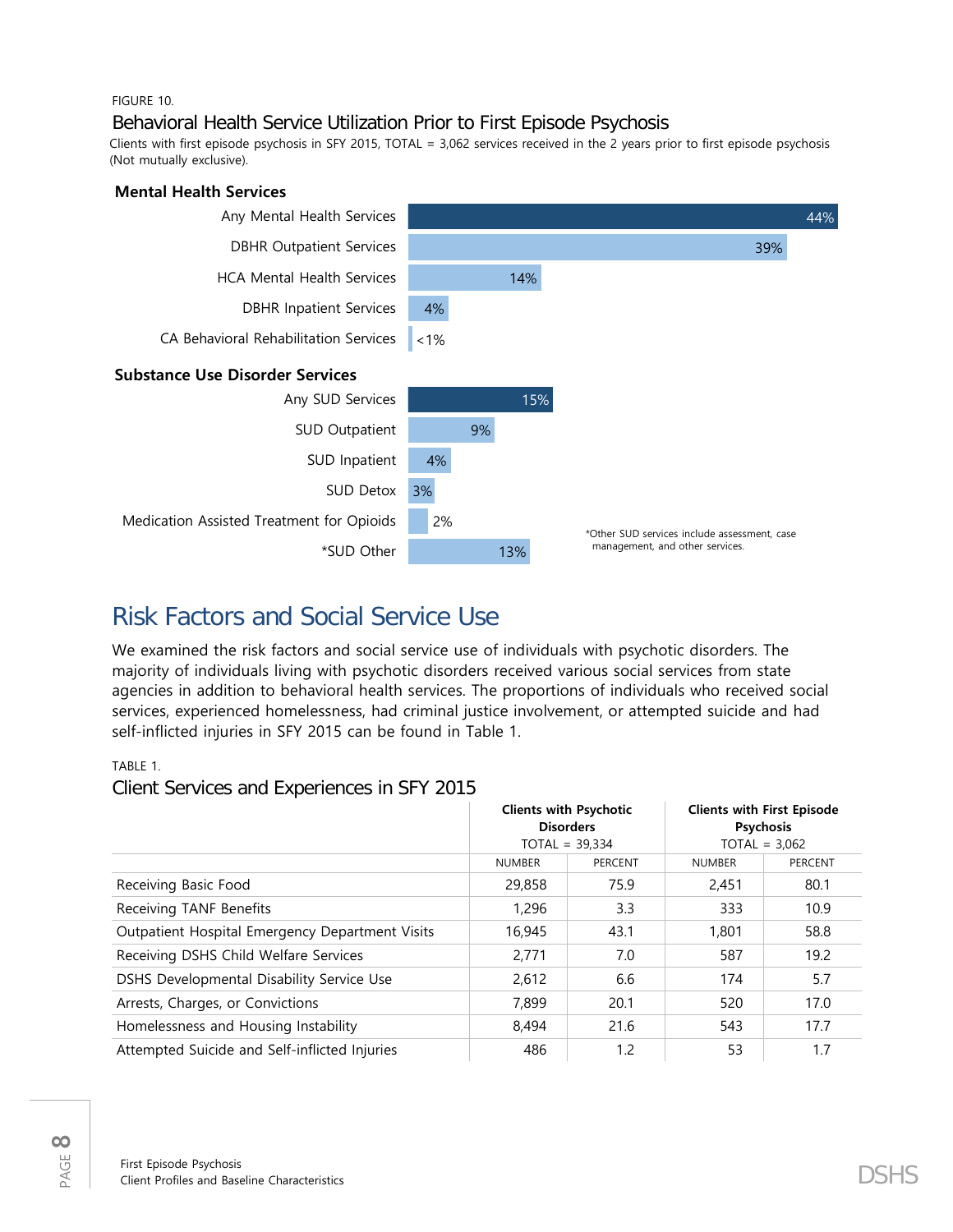Figure 11 presents the service history of clients with first episodes of psychosis prior to being diagnosed with psychotic disorders. During the 24 months prior to the first recorded diagnosis of psychotic disorder, more than half visited hospital emergency departments at least once. This does not include the month when they received their first psychotic disorder diagnosis.

The majority of individuals with a first episode of psychosis (85 percent) had received low-income assistance from the Economic Services Administration in the two years prior to being diagnosed. Specifically, 84 percent received Basic Food (food stamps) and 16 percent received benefits from the Temporary Assistance to Needy Families (TANF) program.

Overall, one in five clients with first episode psychosis were involved with the child welfare system during the two years before being diagnosed with psychotic disorders. This number was even higher among youth first diagnosed when under the age of 18; of those youth, 38 percent received services from the Children's Administration in the two years prior to diagnosis.

About 22 percent of the clients were homeless or in unstable housing during the two-year period prior to FEP diagnosis. One in five clients had been arrested, charged, or convicted.

## FIGURE 11.

Client Services and Experiences in the Two Years Prior to First Episode of Psychosis Clients with first episode psychosis in SFY 2015, TOTAL = 3,062 (Not mutually exclusive)



\* Excludes clients only receiving child support services.

\*\* Identified through Medicaid claims data.

# **Discussion**

This report summarizes the characteristics of DSHS clients who were diagnosed with psychotic disorders in SFY 2015, and those who received such diagnoses for the very first time in the same year. This is the first attempt to draw upon administrative data from the Integrated Client Data Bases, including Medicaid claims and encounters, to identify clients experiencing a first episode of psychosis. The data presented here about the characteristics and experiences of these clients are intended to inform the development of strategies towards more effective identification, referrals, services, and treatment for this population.

Psychotic disorders are a form of serious mental illness that may lead to long-term disability and premature death. Our results indicate that almost 40,000 DSHS clients were living with diagnosed psychotic disorders in SFY 2015.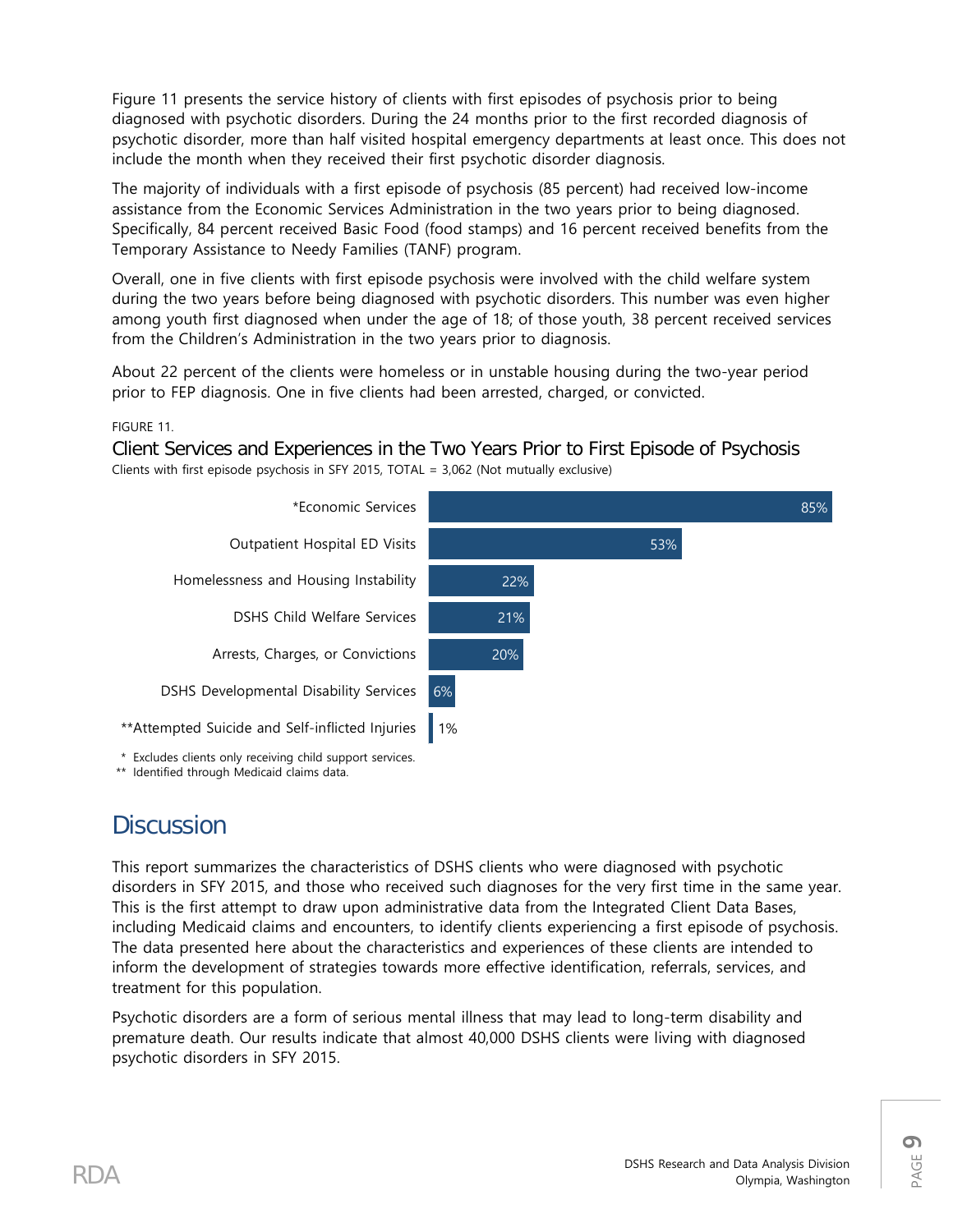Of the over 3,000 clients who were diagnosed with psychotic disorders for the first time in SFY 2015, eighty-five percent had contact with the economic services system in the two years prior to diagnosis (84 percent Basic Food and 16 percent TANF). More than half of the clients with first episode psychosis had visited hospital emergency rooms in the past two years.

One in five clients had been homeless or in unstable housing, and one in five had involvement with the criminal justice system. Three out of four clients from this group had identified mental health treatment needs in the 24 months before being diagnosed with psychotic disorders and 44% received mental health services, and yet hospital emergency department was the place where one third of these clients received their first psychotic disorder diagnoses.

These results indicate that outreach and screening in mental health treatment settings, as well as other social and health service settings, may help improve early identification and intervention for this population.

There are two important limitations of this study. First, we identified clients experiencing the onset of psychosis through diagnoses given by healthcare providers. To ensure that we have enough historical treatment information, we limited the analyses to individuals who enrolled in Medicaid in at least two of the past three years. As such, some clients who had their first episodes of psychosis in SFY 2015 may have been excluded, including those who enrolled in Medicaid under the Affordable Care Act (ACA) in 2014. Future analysis should include this population of newly eligible Medicaid recipients, who are more likely to be male, and to have more substance abuse problems, when more historical data are available.

Second, we may erroneously identify an individual as experiencing his or her first episode of psychosis if the individual had psychosis episodes in the past but did not use publicly funded mental health services. Although we excluded individuals with very short Medicaid histories, we could not exclude individuals who may have experienced psychosis but did not seek or receive any treatment, or have a diagnosis recorded. The limitation of the administrative data may have led to mis-identification of a psychotic episode being the "first" for some clients. The second phase of the project, in which we will use predictive modeling techniques to assess the risks in developing psychotic disorders, will further inform models for identifying and working with this complex group of individuals experiencing first episodes of psychosis.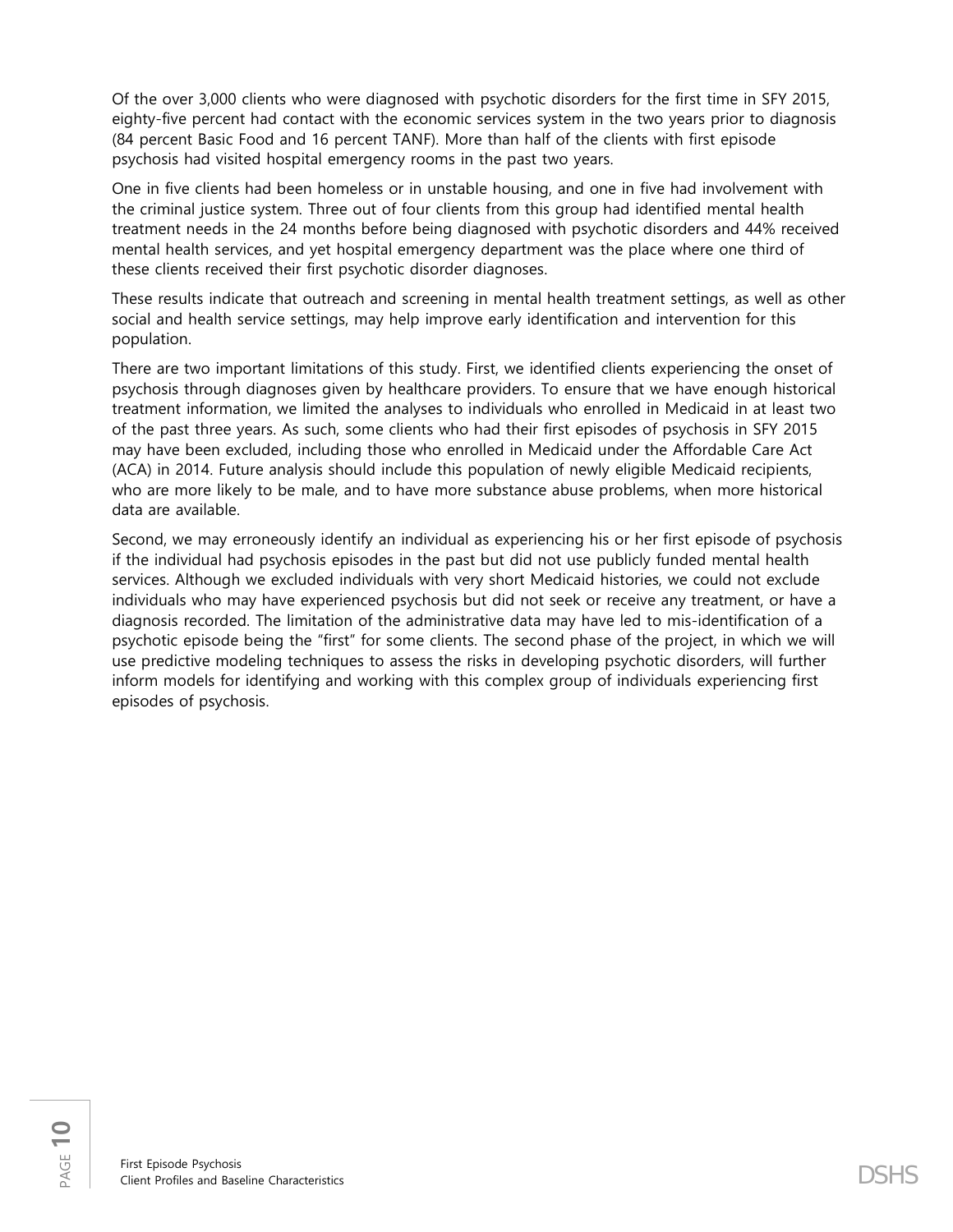#### **STUDY POPULATION**

This report summarizes characteristics of two groups of clients.

**1. Clients with psychotic disorders** was comprised of DSHS clients who received at least one diagnosis in psychotic disorder in SFY 2015 (June 2014 – July 2015). Psychotic disorder diagnoses were defined using ICD-9 codes in the following categories:

| <b>Type of Psychotic Disorder</b>                                                                   | ICD-9 Code                                             |
|-----------------------------------------------------------------------------------------------------|--------------------------------------------------------|
| Schizophrenic Disorders                                                                             | $295 - 295.99$                                         |
| Delusional Disorders                                                                                | $297 - 297.99$                                         |
| Other Nonorganic Psychoses                                                                          | $298 - 298.99$                                         |
| Transient Psychotic Disorder with Delusions or<br>Hallucinations in Conditions Classified Elsewhere | 293.81, 293.82                                         |
| Mood Disorder with Psychotic Behavior                                                               | 296.04, 296.14, 296.24, 296.34, 296.44, 296.54, 296.64 |

\*Psychotic disorder diagnoses only received in an ambulance setting were not included in the analysis.

**2. Clients experiencing first episode psychosis** were defined as clients who:

- Were enrolled in Medicaid in at least one month in 2 of the 3 years between SFY 2012 and SFY 2014;
- Were less than 65 years of age, and were not receiving Medicare benefits;
- Received a diagnosis of a psychotic disorder for the first time in SFY 2015; and
- Did not use anti-psychotic medications between SFY 2012 and SFY 2014.

#### **DATA SOURCES AND MEASURES**

To identify clients with psychotic disorders and describe their characteristics, RDA leverage administrative data from the Integrated Client Database (ICDB), a set of longitudinal client databases containing 20 years of detailed service risks, history, costs, and outcomes (Mancuso, 2014).

- **Psychotic Disorders:** Psychotic disorders were identified using ICD-9 codes from the mental health treatment records maintained by the Division of Behavioral Health and Recovery (DBHR), ProviderOne medical claims maintained by the Health Care Authority, and CARE assessment records maintained by Aging and Long-term Support Administration.
- **Mental Health Treatment Need:** A client is identified as having mental health treatment needs if the individual had at least one mental health diagnosis, prescription or service recorded in the administrative data.
- **Substance Use Disorder Treatment:** Substance use disorder treatment records were retrieved from the Treatment and Assessment Report Generation Tool (TARGET) maintained by DBHR.
- **Homelessness and housing instability:** Homelessness and housing instability indicators are based on living arrangement code recorded during eligibility determination in the Automated Client Eligibility System (ACES).
- **Child welfare:** Child welfare involvement is defined as receiving any Children's Administration services, with the exception of child support services.
- **Criminal Justice Involvement:** Criminal justice involvement is defined as receiving any service from Juvenile Rehabilitation, or having any arrest, charge, conviction records in the Washington State Patrol (WSP) data and the WSIPP Criminal History Database.